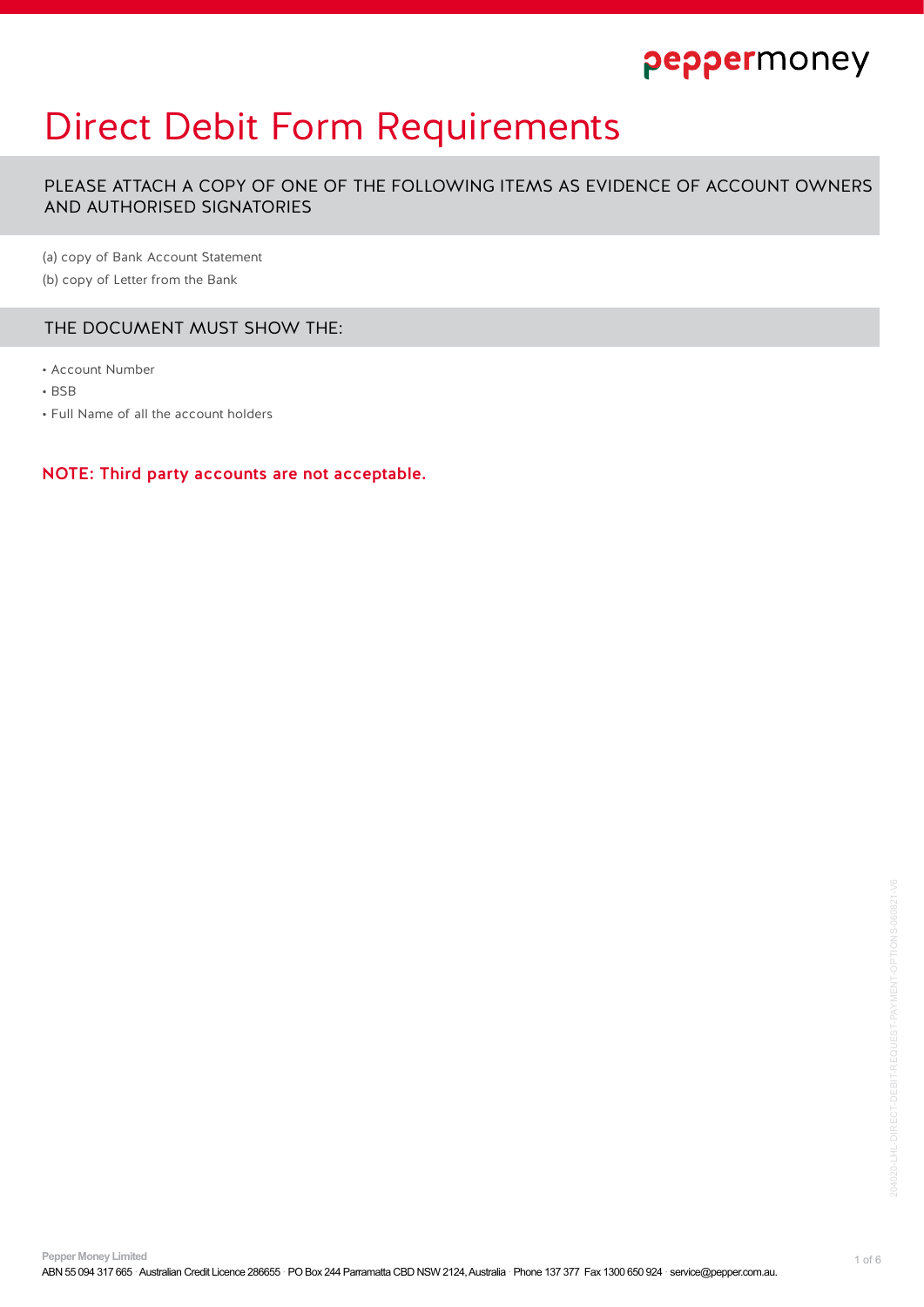# Direct Debit Request and Payment Options Information

You will find following the Direct Debit Request and Payment Options forms. These forms are used to provide a new nominated bank account and set up your payment arrangements.

## COMPLETE ONLY THE DIRECT DEBIT REQUEST IF:

You are providing new nominated bank account details

AND

1. The nominated bank account is to be used to make repayments for all loan account splits

AND

2. All of the repayment preferences located in Step 2 (Payment Frequency and Amount) of the Direct Debit Request are the same

**Note:** If you have more than one loan account split and would like to make your loan repayments from different nominated bank accounts, one Direct Debit Request per nominated bank account is required.

## COMPLETE THE PAYMENT OPTIONS FORM IN ADDITION TO THE DIRECT DEBIT REQUEST IF:

The new nominated bank account details are for more than one loan account split AND/OR

You want to set up different arrangements for each loan account split (this includes frequencies and amounts other than your minimum repayment amount)

OR

You want to set up inter-account payments or loan repayment from your offset sub-account

**Note:** If you are not updating your nominated bank account you do not need to complete either of these forms. You can log on to Loan Service Net or call us on 137 377.

# Frequently Asked Questions

### **What is a nominated bank account?**

A nominated bank account is an account held by an external financial institution, from which you provide us permission to debit your loan repayments. The nominated account must be in the name of at least one borrower.

### **Why do I need a nominated bank account?**

It is a condition of your loan settling that an external bank account is set up as your nominated account for making repayments by direct debit.

### **Does the nominated bank account need to be in my name?**

At least one borrower must be an account holder on the nominated bank account. The Direct Debit Request form must be signed in accordance with the signing authority of the nominated bank account. E.g. If the nominated bank account is in joint names and is listed as All to Sign, then both account holders must sign.

#### **Do I need a nominated bank account if I have an offset sub-account?**

Yes. Similar to banks, we require a separate bank account to be held as the nominated bank account. However, unlike banks, the Offset subaccount is a part of the loan and not a separate account.

## **What is my loan application number or existing loan account number?**

If your loan has not yet settled, your loan application number is located within the loan agreement.

If your loan has settled, your loan account number was contained in the welcome letter we sent to you shortly after settlement. It can also be located on our loan management system.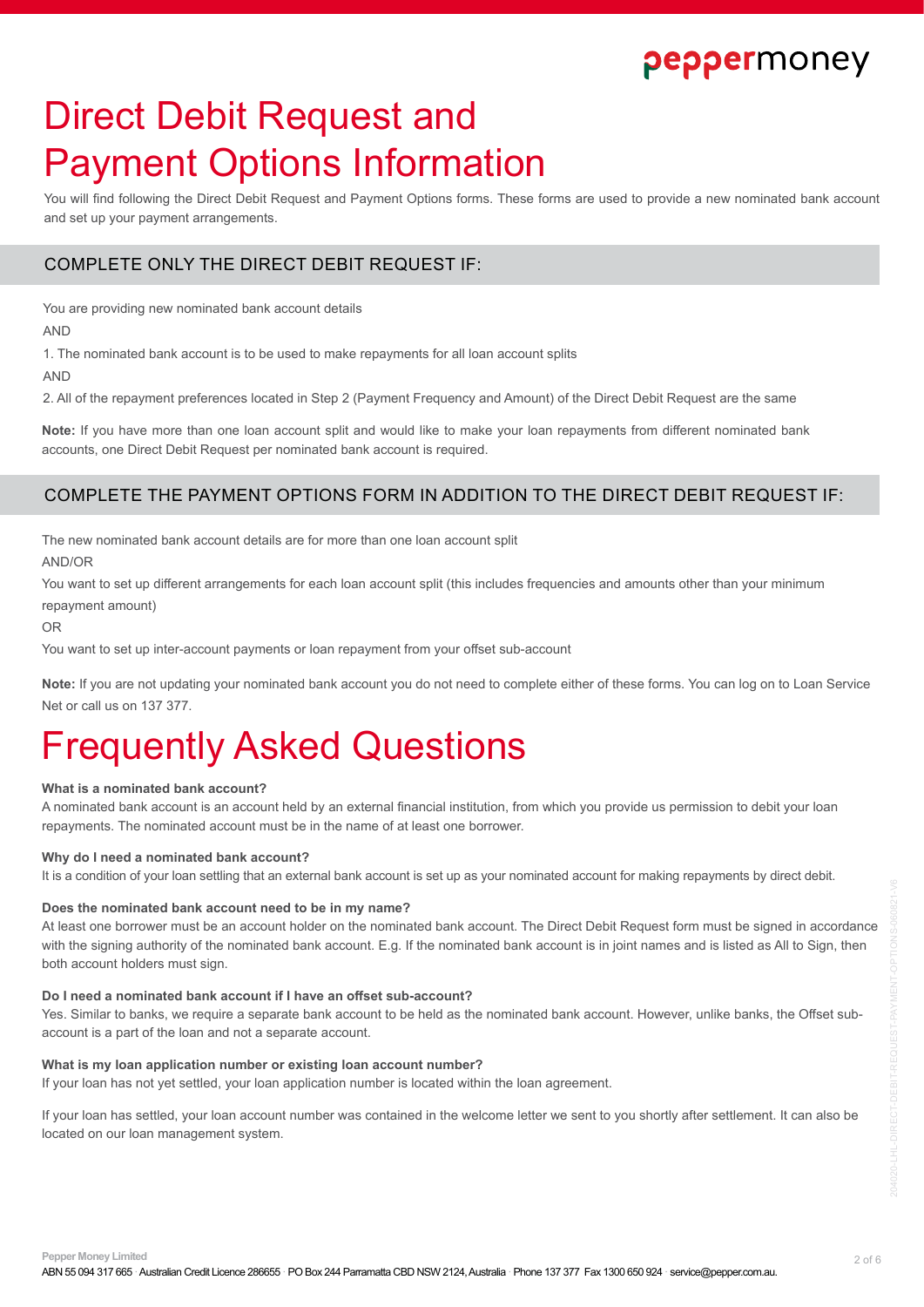# Direct Debit Request

## STEP 1: YOUR DETAILS

| New loan application number OR Existing loan number |  |                        |  |
|-----------------------------------------------------|--|------------------------|--|
| First name:                                         |  | Last name:             |  |
| Company name:                                       |  | <b>Contact Number:</b> |  |

Collectively, "you" request and authorise Pepper Finance Corporation Limited, User ID – 010475 to arrange, through its own financial institution, a debit to your nominated account any amount Pepper Finance Corporation Limited, has deemed payable by you.

This debit or charge will be made through the Bulk Electronic Clearing System (BECS) from your account held at the financial institution you have nominated below and will be subject to the terms and conditions of the Direct Debit Request Service Agreement.

## STEP 2: PAYMENT FREQUENCY AND AMOUNT

### Which ONE of these payment frequencies best suits you?

| Payment frequency:                                                                                                            | <b>Weekly</b> | $\Box$ Fortnightly | Monthly                      |  |
|-------------------------------------------------------------------------------------------------------------------------------|---------------|--------------------|------------------------------|--|
| Repayment day: (e.g. Monday)                                                                                                  |               |                    | <b>Preferred Start Date:</b> |  |
| Note: Please ensure that the Preferred Start Date allows for your full monthly repayment to be paid by your monthly due date. |               |                    |                              |  |
| How much would you like to pay? Please choose one of the options below:                                                       |               |                    |                              |  |
| would like to keep my repoyments of the minimum amount                                                                        |               |                    |                              |  |

| I would like to keep my repayments at the minimum amount                |  |
|-------------------------------------------------------------------------|--|
| I would like to pay the minimum repayment plus a fixed extra amount of: |  |
| I would like to pay a set amount of:                                    |  |

## UNDERSTANDING PAYMENT FREQUENCY AND AMOUNT OPTIONS

I would like to pay the minimum repayment plus a fixed extra amount of: If your minimum repayment is \$500 per month and you always want to pay an extra \$40 per month, your total repayment will be \$540. If the interest rate changes, reducing your minimum repayment amount to \$480 per month, your total repayment will decrease to \$520 per month.

**I would like to pay a set amount of:** If you choose to pay a set amount, it must be above your current minimum repayment amount. For example, if your minimum monthly repayment amount is \$1,400, your set amount must be above \$1,400. If there is an interest rate change and your set amount falls below your minimum required repayment amount, we will automatically increase your repayment amount to the new minimum. We will provide you 30 days' notice in writing prior to doing this to notify you of the change.

## STEP 3: BANK ACCOUNT TO BE DEBITED

Please provide details of the account from which you'd like your payments to be debited:

| Account name/s                |                       |  |
|-------------------------------|-----------------------|--|
| BSB Number (Must be 6 Digits) | <b>Account Number</b> |  |
| Name of Financial Institution |                       |  |
|                               |                       |  |

## STEP 4: YOUR AUTHORITY

By signing and providing us with a valid instruction in respect to your Direct Debit request, you consent and acknowledge that:

- you are authorised to give Direct Debit instructions on the bank account to be debited;
- at least one borrower on the loan account is also an account holder on the bank account to be debited; and
- you understand and agree to the terms and conditions governing the debt arrangements between you and Pepper Finance Corporation Limited as set out in this Request and in the Direct Debt Request - Service Agreement.

| Signature | Signature |  |
|-----------|-----------|--|
| Date      | Date      |  |

(If signing for a company, sign and print full name and capacity for signing eg. Director)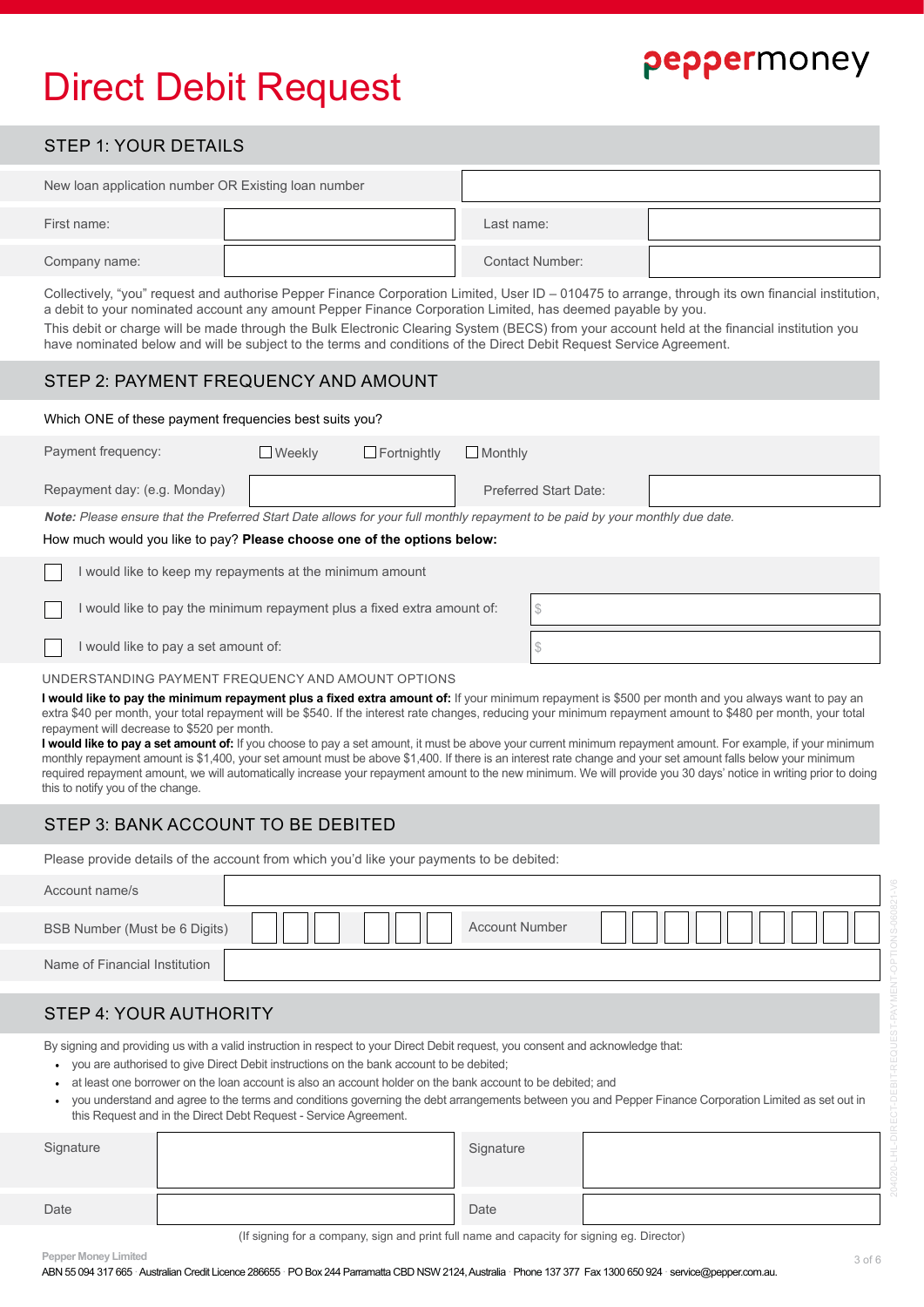# Direct Debit Request - Service Agreement

This is your direct debit request service agreement with **Pepper Finance Corporation Limited**, user id – 010475, ABN – 51 094 317 647. It explains what your obligations are when undertaking a Direct Debit arrangement with us. It also details what our obligations are to you as your Direct Debit provider. Please keep this agreement for future reference. It forms part of the terms and conditions of your Direct Debit Request (DDR) and should be read in conjunction with your DDR authorisation. The terms of this agreement are for the purpose of making repayments to your loan, by debiting your account.

#### **DEFINITIONS**

**account** means the account held at your financial institution from which we are authorised to arrange for funds to be debited.**agreement** means this Direct Debit Request Service Agreement between you and us. **banking day** means a day other than a Saturday or a Sunday or a public holiday listed throughout Australia.

**debit day** means the day that payment by you to us is due. **debit payment** means a particular transaction where a debit is made. **direct debit request** means the Direct Debit Request between us and you. **us** or **we** means Pepper Finance Corporation Limited, (the Debit User) you have authorised by requesting a Direct Debit Request.

**you** means the customer who has signed or authorised by other means the Direct Debit Request.

**your financial institution** means the financial institution nominated by you on the DDR at which the account is maintained.

#### DEBITING YOUR ACCOUNT

1.1 By signing your Direct Debit Request or by providing us with a valid instruction, you have authorised us to arrange for funds to be debited from your account. You should refer to the Direct Debit Request and this agreement for the terms of the arrangement between us and you.

1.2 We will only arrange for funds to be debited from your account as authorised in the Direct Debit Request OR We will only arrange for funds to be debited from your account if we have sent to the address nominated by you in the Direct Debit Request, a billing advice which specifies the amount payable by you to us and when it is due.

1.3 If the debit day falls on a day that is not a banking day, we may direct your financial institution to debit your account on the following banking day. If you are unsure about which day your account has or will be debited you should ask your financial institution.

#### AMENDMENTS BY US

2.1 We may vary any details of this agreement or a Direct Debit Request at any time by giving you at least fourteen **(14) days** written notice.

### AMENDMENTS BY YOU

3.1 You may change\*, stop or defer a debit payment, or terminate this agreement by providing us with at least **14 days** notification by writing to: Pepper Finance Corporation Limited; PO Box 244, PARRAMATTA CBD, NSW 2124. Fax: 1300 650 924 Email: **[service@pepper.com.au](mailto:service%40pepper.com.au?subject=)** OR by telephoning us on 137 377 during business hours OR arranging it through your own financial institution, which is required to act promptly on your instructions. \*Note: in relation to the above reference to 'change', your financial institution may 'change' your debit payment only to the extent of advising us Pepper Finance Corporation Limited of your new account details.

#### YOUR OBLIGATIONS

4.1 It is your responsibility to ensure that there are sufficient clear funds available in your account to allow a debit payment to be made in accordance with the Direct Debit Request.

4.2 If there are insufficient clear funds in your account to meet a debit payment: (a) you may be charged a fee and/or interest by your financial institution; (b) you may also incur fees or charges imposed or incurred by us; and (c) you must arrange for the debit payment to be made by another method or arrange for sufficient clear funds to be in your account by an agreed time so that we can process the debit payment.

4.3 You should check your account statement to verify that the amounts debited from your account are correct.

#### DISPUTE

5.1 If you believe that there has been an error in debiting your account, you should notify us directly on **[service@pepper.com.au](mailto:service%40pepper.com.au%20?subject=)** or 137 377 and confirm that notice in writing with us as soon as possible so that we can resolve your query more quickly. Alternatively you can take it up directly with your financial institution.

5.2 If we conclude as a result of our investigations that your account has been incorrectly debited we will respond to your query by arranging for your financial institution to adjust your account (including interest and charges) accordingly. We will also notify you in writing of the amount by which your account has been adjusted.

5.3 If we conclude as a result of our investigations that your account has not been incorrectly debited we will respond to your query by providing you with reasons and any evidence for this finding in writing.

#### **ACCOUNTS**

6.1 You should check: (a) with your financial institution whether direct debiting is available from your account as direct debiting is not available on all accounts offered by financial institutions; (b) your account details which you have provided to us are correct by checking them against a recent account statement; and (c) with your financial institution before completing the Direct Debit Request if you have any queries about how to complete the Direct Debit Request.

#### CONFIDENTIALITY

7.1 We will keep any information (including your account details) in your Direct Debit Request confidential. We will make reasonable efforts to keep any such information that we have about you secure and to ensure that any of our employees or agents who have access to information about you do not make any unauthorised use, modification, reproduction or disclosure of that information.

7.2 We will only disclose information that we have about you: (a) to the extent specifically required by law; or (b) for the purposes of this agreement (including disclosing information in connection with any query or claim).

#### NOTICE

8.1 If you wish to notify us in writing about anything relating to this agreement, you should write to: Pepper Finance Corporation Limited; PO Box 244, PARRAMATTA CBD, NSW 2124. Fax: 1300 650 924 Email: **[service@pepper.com.au](mailto:service%40pepper.com.au?subject=)**

8.2 We will notify you by sending a notice in the ordinary post to the address you have given us in the Direct Debit Request.

8.3 Any notice will be deemed to have been received on the third banking day after posting.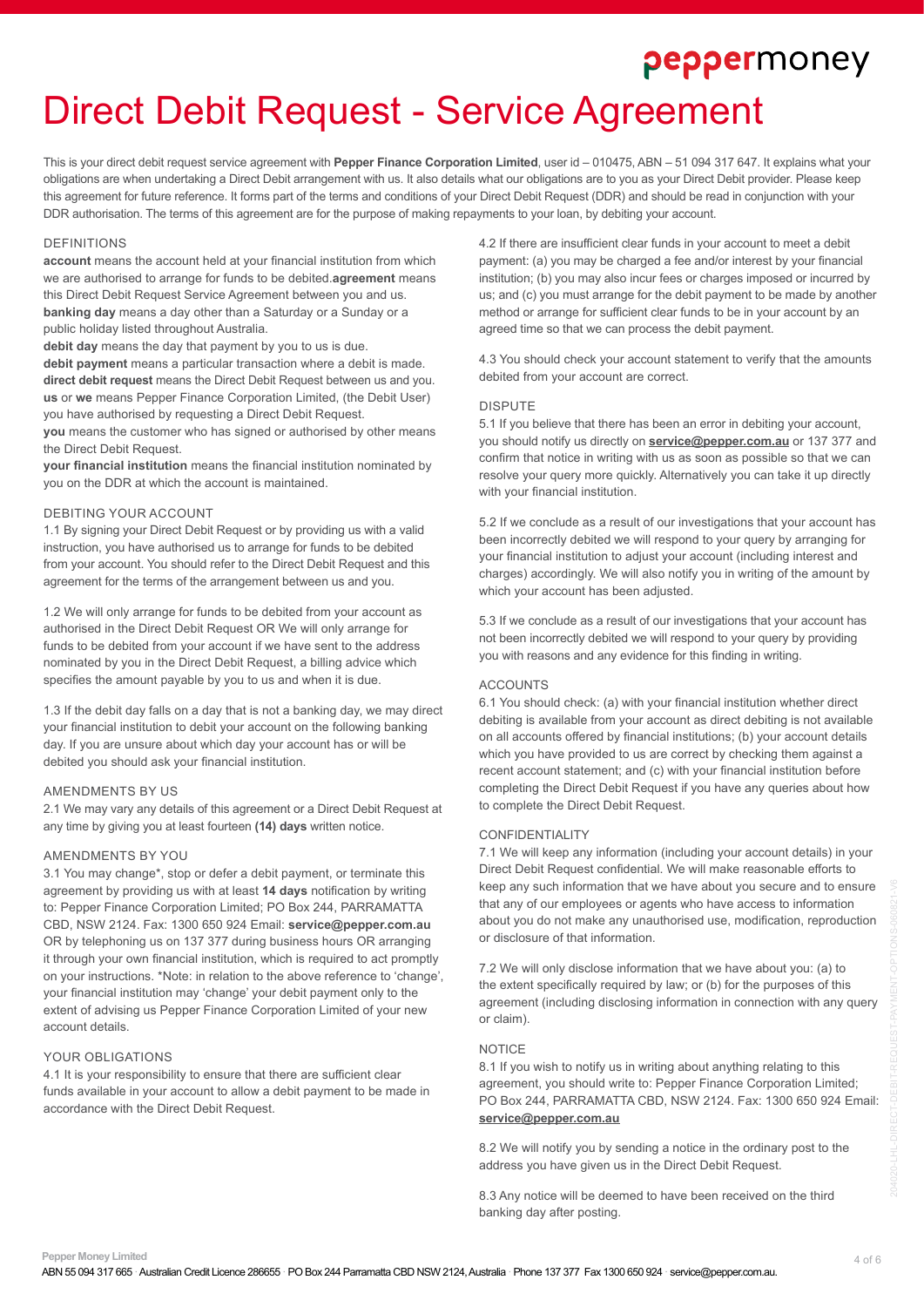# Payment Options

| <b>STEP 1: YOUR DETAILS</b>                                                                                                                                                   |                                                                                                                                                              |                                                                                                                               |  |  |  |
|-------------------------------------------------------------------------------------------------------------------------------------------------------------------------------|--------------------------------------------------------------------------------------------------------------------------------------------------------------|-------------------------------------------------------------------------------------------------------------------------------|--|--|--|
|                                                                                                                                                                               | New loan application number OR Existing loan number                                                                                                          |                                                                                                                               |  |  |  |
| First name:                                                                                                                                                                   |                                                                                                                                                              | Last name:                                                                                                                    |  |  |  |
| Company name:                                                                                                                                                                 |                                                                                                                                                              | <b>Contact Number:</b>                                                                                                        |  |  |  |
| <b>STEP 2: PAYMENT METHODS</b>                                                                                                                                                |                                                                                                                                                              |                                                                                                                               |  |  |  |
| <b>LOAN SPLIT (ACCOUNT) 1</b>                                                                                                                                                 |                                                                                                                                                              |                                                                                                                               |  |  |  |
| Payment Type:                                                                                                                                                                 | Direct debit (from the nominated account in the Direct Debit Request)<br>Inter-account payment from account<br>Inter-account payment from offset sub-account |                                                                                                                               |  |  |  |
|                                                                                                                                                                               | Which ONE of these payment frequencies best suits you?                                                                                                       |                                                                                                                               |  |  |  |
| Payment frequency:                                                                                                                                                            | $\Box$ Weekly<br>$\Box$ Fortnightly                                                                                                                          | $\Box$ Monthly                                                                                                                |  |  |  |
| Repayment day: (e.g. Monday)                                                                                                                                                  |                                                                                                                                                              | <b>Preferred Start Date:</b>                                                                                                  |  |  |  |
|                                                                                                                                                                               |                                                                                                                                                              | Note: Please ensure that the Preferred Start Date allows for your full monthly repayment to be paid by your monthly due date. |  |  |  |
|                                                                                                                                                                               | How much would you like to pay? Please choose ONE of the options below:                                                                                      |                                                                                                                               |  |  |  |
|                                                                                                                                                                               | I would like to keep my repayments at the minimum amount                                                                                                     |                                                                                                                               |  |  |  |
|                                                                                                                                                                               | I would like to pay the minimum repayment plus a fixed extra amount of:                                                                                      | \$                                                                                                                            |  |  |  |
| I would like to pay a set amount of:<br>\$                                                                                                                                    |                                                                                                                                                              |                                                                                                                               |  |  |  |
| <b>LOAN SPLIT (ACCOUNT) 2</b>                                                                                                                                                 |                                                                                                                                                              |                                                                                                                               |  |  |  |
| Payment Type:<br>Direct debit (from the nominated account in the Direct Debit Request)<br>Inter-account payment from account<br>Inter-account payment from offset sub-account |                                                                                                                                                              |                                                                                                                               |  |  |  |
| Which ONE of these payment frequencies best suits you?                                                                                                                        |                                                                                                                                                              |                                                                                                                               |  |  |  |
| Payment frequency:                                                                                                                                                            | <b>Weekly</b><br>$\Box$ Fortnightly                                                                                                                          | $\Box$ Monthly                                                                                                                |  |  |  |
| Repayment day: (e.g. Monday)<br>Preferred Start Date:                                                                                                                         |                                                                                                                                                              |                                                                                                                               |  |  |  |
| Note: Please ensure that the Preferred Start Date allows for your full monthly repayment to be paid by your monthly due date.                                                 |                                                                                                                                                              |                                                                                                                               |  |  |  |
| How much would you like to pay? Please choose ONE of the options below:                                                                                                       |                                                                                                                                                              |                                                                                                                               |  |  |  |
| I would like to keep my repayments at the minimum amount                                                                                                                      |                                                                                                                                                              |                                                                                                                               |  |  |  |
| I would like to pay the minimum repayment plus a fixed extra amount of:<br>\$                                                                                                 |                                                                                                                                                              |                                                                                                                               |  |  |  |

**Pepper Money Limited** 5 of 6

I would like to pay a set amount of:

 $\mathcal{S}$